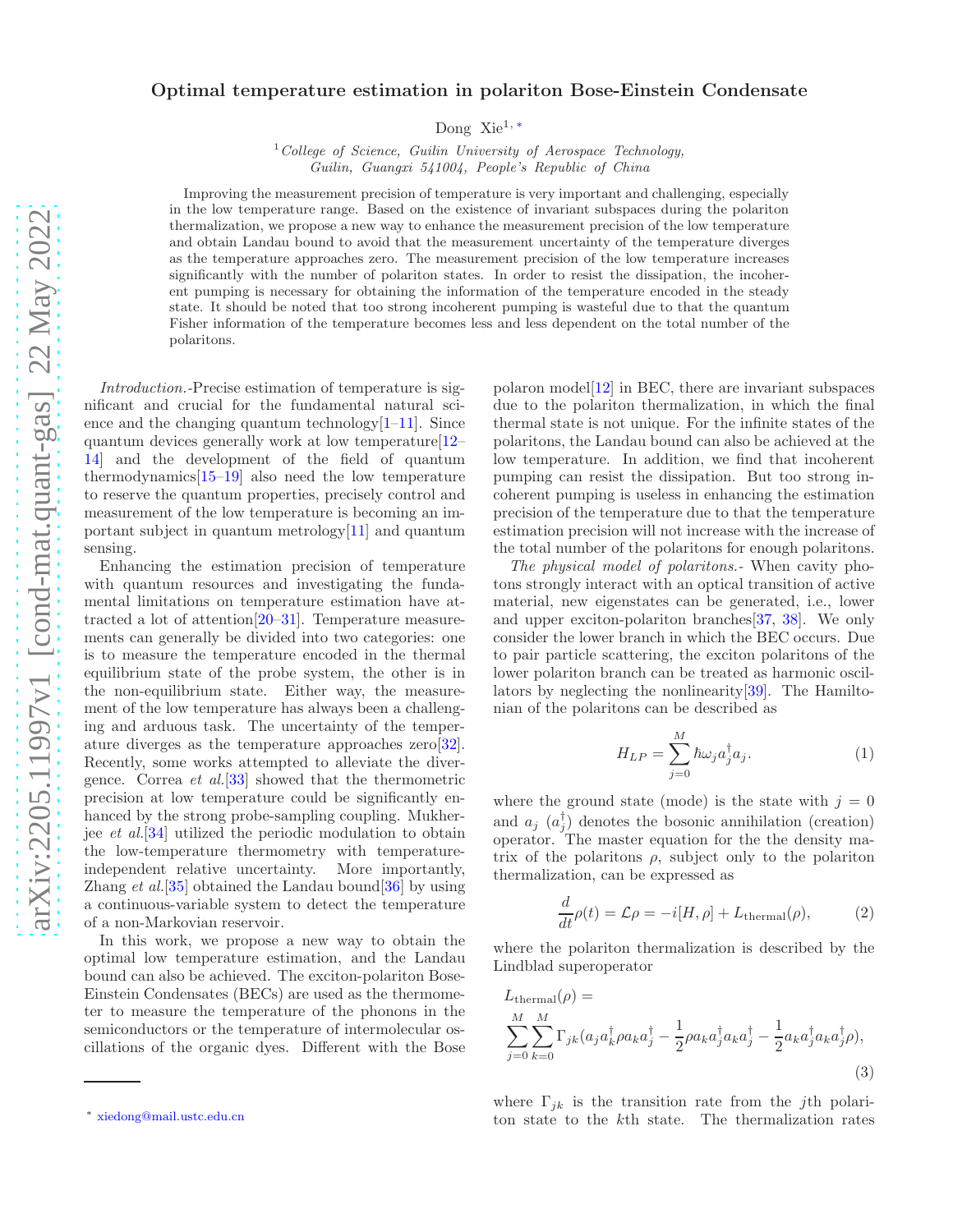obey the Kubo-Martin-Schwinger relation[\[40](#page-5-15), [41\]](#page-5-16)  $\Gamma_{jk}$  =  $\exp[\frac{\hbar(\omega_j-\omega_k)}{\kappa_B T}] \Gamma_{kj}$ , where  $\kappa_B$  is the Boltzmann constant and  $T$  is the temperature of intermolecular oscillations of the organic dyes or the temperature of the phonons in the semiconductors that we want to estimate. There are different underlying mechanisms of the polariton thermalization, which is dependent on the detail system. For example, the polariton thermalization comes from the nonlinear interaction with low frequency vibrations in organic polariton systems[\[42](#page-6-0), [43\]](#page-6-1).

The operator of the total polariton number  $\sum_{j=0}^{M} a_j^{\dagger} a_j$ is the constant of motion during the thermalization process. The constant of motion implies that there are invariant subspaces  $|n_0, n_1, ..., n_M\rangle\langle n_0, n_1, ..., n_M|$  with the total number of polaritons equal to  $\sum_{j=0}^{M} n_j = N$ . When there are invariant subspaces, the stationary solution is not unique[\[44](#page-6-2)]. The Gibbs distribution over the states of a given invariant subspace is also a stationary solution, which is given by  $39$ 

$$
\rho_s = \sum_{N=0}^{\infty} P_N(0) \frac{1}{Z_N} \sum_{n_0 + \dots + n_M = N} \nu_0^{n_0} \dots \nu_M^{n_M}
$$

$$
\times |n_0, n_1, \dots, n_M\rangle \langle n_0, n_1, \dots, n_M|, \qquad (4)
$$

where  $P_N(0)$  denotes the probability that there are N polaritons in total in the low polariton branch at the initial time, which is given by  $P_N(0)$  =  $\sum_{n_0+\ldots+n_M=N} \text{Tr}[\rho(0)|n_0, n_1, ..., n_M\rangle\langle n_0, n_1, ..., n_M|]$ with  $\sum_{j=0}^{M} n_j = N$ ,  $\nu_j = \exp\left[\frac{\hbar(\omega_0 - \omega_j)}{k_B T}\right]$ , and  $Z_N$  is the partition function discribed by

$$
Z_N = \sum_{n_0 + \dots + n_M = N} \nu_0^{n_0} \dots \nu_M^{n_M}.
$$
 (5)

The estimation uncertainty of the unbiased estimator  $\delta^2 T$  is bounded by the quantum Cramér-Rao lower bound as  $\delta^2 T \ge 1/F_T[45, 46]$  $\delta^2 T \ge 1/F_T[45, 46]$  $\delta^2 T \ge 1/F_T[45, 46]$  $\delta^2 T \ge 1/F_T[45, 46]$  $\delta^2 T \ge 1/F_T[45, 46]$ , where  $F_T$  is the quantum Fisher information  $(QFI)[47]$  $(QFI)[47]$  of temperature T in the steady state  $\rho_s$ , which is given by

$$
F_T = \sum_{N=0}^{\infty} \sum_{n_0 + \dots + n_M = N} \frac{(\partial_T P_{N, n_0, \dots, n_M})^2}{P_{N, n_0, \dots, n_M}},
$$
(6)

where  $P_{N,n_0...n_M} = \frac{P_N(0)}{Z_N}$  $\frac{\partial N(0)}{\partial N} \nu_0^{n_0} ... \nu_M^{n_M}$  denotes the probability of projection into the state  $|n_0, n_1, ..., n_M\rangle$  with  $\sum_{j=0}^{M} n_j = N$ , and the shorthand notation  $\partial_T = \frac{\partial}{\partial T}$ . Hereafter, we set  $\hbar = \kappa_B = 1$  for convenience.

Without loss of generality, we first consider that the system is consisted of  $M + 1$  states equidistant in frequency, i.e.,  $\omega_i = \omega_0 + \omega \times j/M$  with  $\omega = \omega_M - \omega_0$ .

In the case of two polariton states.-For  $M = 1$ , we can obtain the probability of the state  $|n_0, n_1\rangle$  with  $n_0+n_1 =$ N

$$
P_{N,n_0,n_1} = \langle n_0, n_1 | \rho_s(M=1) | n_0, n_1 \rangle = \frac{\lambda^{-n_1}(\lambda - 1)}{\lambda - \lambda^{-N}},
$$
\n(7)

where the factor  $\lambda$  is defined as  $\lambda = \exp(\omega/T)$ , and only one invariant subspace is considered, i.e.,  $P_N(0) = 1$ . By utilizing the formula in Eq. [\(6\)](#page-1-0), the QFI with  $M = 1$  is analytically expressed as

<span id="page-1-2"></span>
$$
F_T = \frac{\omega^2}{T^4} \left[ \frac{1}{\lambda - 1} + \frac{1}{(\lambda - 1)^2} - \frac{(1 + N)^2}{\lambda^{1 + N} - 1} - \frac{(1 + N)^2}{(\lambda^{1 + N} - 1)^2} \right].
$$
\n(8)

For  $N \gg 1$ , we can obtain the simplified form  $F_T \simeq$  $\frac{\lambda \omega^2}{(\lambda - 1)^2 T^4}$ . This result is equivalent to measuring the temperature  $T$  in the thermal equilibrium state of harmonic oscillator with the Hamiltonian  $H_e = \omega a^{\dagger} a[28]$  $H_e = \omega a^{\dagger} a[28]$  $H_e = \omega a^{\dagger} a[28]$ . This does not reflect the advantage of having invariant subspaces. This is mainly due to the low number of states. Next, we investigate the QFI of the temperature with a large number of states, i.e.,  $M > 1$ .

*In the case of single polarization:*  $N = 1$ . We then consider another simple case, which can be analytically calculated for  $N = 1$ . In this case, the probability of projection into the state  $|0, 0, ..., n_j = 1, ... 0\rangle$  is  $P_{N=1,n_j=1}$  $\lambda^{-j/M}$  $\frac{\lambda^{-j/M}}{\sum_{j=0}^{M} \lambda^{-j/M}} = \frac{\lambda^{1-j/M} (\lambda^{1/M}-1)}{\lambda^{(1+1/M)-1}}$  $\frac{(\lambda - 1)}{\lambda(1+1/M)-1}$ . The corresponding QFI is given by

<span id="page-1-1"></span>
$$
F_T = 2\omega^2 \lambda^{1+2/M} \times
$$
  
\n
$$
\frac{M(2+M) - (1+M)^2 \cosh(\frac{\omega}{MT}) + \cosh[(1+M)\frac{\omega}{MT}]}{(\lambda^{1/M} - 1)^2 [\lambda^{(1+M)/M} - 1]^2 M^2 T^4}.
$$
\n(9)

For the infinite  $M$ , the QFI of the temperature  $T$  tends to be

$$
F_T|_{M\to\infty} = \frac{1}{T^2} - \frac{\lambda\omega^2}{(\lambda - 1)^2 T^4}.
$$
 (10)

<span id="page-1-0"></span>For  $\omega \gg T$ , we can obtain  $F_T|_{M\to\infty} \simeq 1/T^2$ , which is the maximal QFI of the temperature. According to the quantum Cramér-Rao lower bound, we obtain the Lan-dau bound[\[36\]](#page-5-11), i.e.,  $\delta T \geq T$ . It means that we can obtain the infinite QFI for the temperature  $T \to 0$ , leading to that the optimal estimation precision  $\delta T \approx 0$  is achieved. The result shows that we can perform very accurate low temperature measurement in the case of the invariant subspace with infinite states. As shown in Fig. [1,](#page-2-0) the QFI increases with the value of M for  $\omega \gg T$ . On the contrary, the QFI decreases with the value of  $M$  for high temperature. For  $M$  is larger than a certain characteristic value  $M_c$ , the relationship between QFI and M becomes increasingly independent. From Fig. [1,](#page-2-0) we can see that the characteristic value  $M_c$  decreases as the temperature  $T$  increases. In the low temperature region, the increasing number of polariton states M promotes the estimation precision of temperature more obviously.

For the general case, i.e.,  $N > 1$  and  $M > 1$ , there are no analytical solutions. It can be calculated numerically to investigate the effects of the total number of polaritons N and the number of polariton states  $M + 1$ on the QFI of the temperature  $T$ . As shown in Fig. [2,](#page-2-1)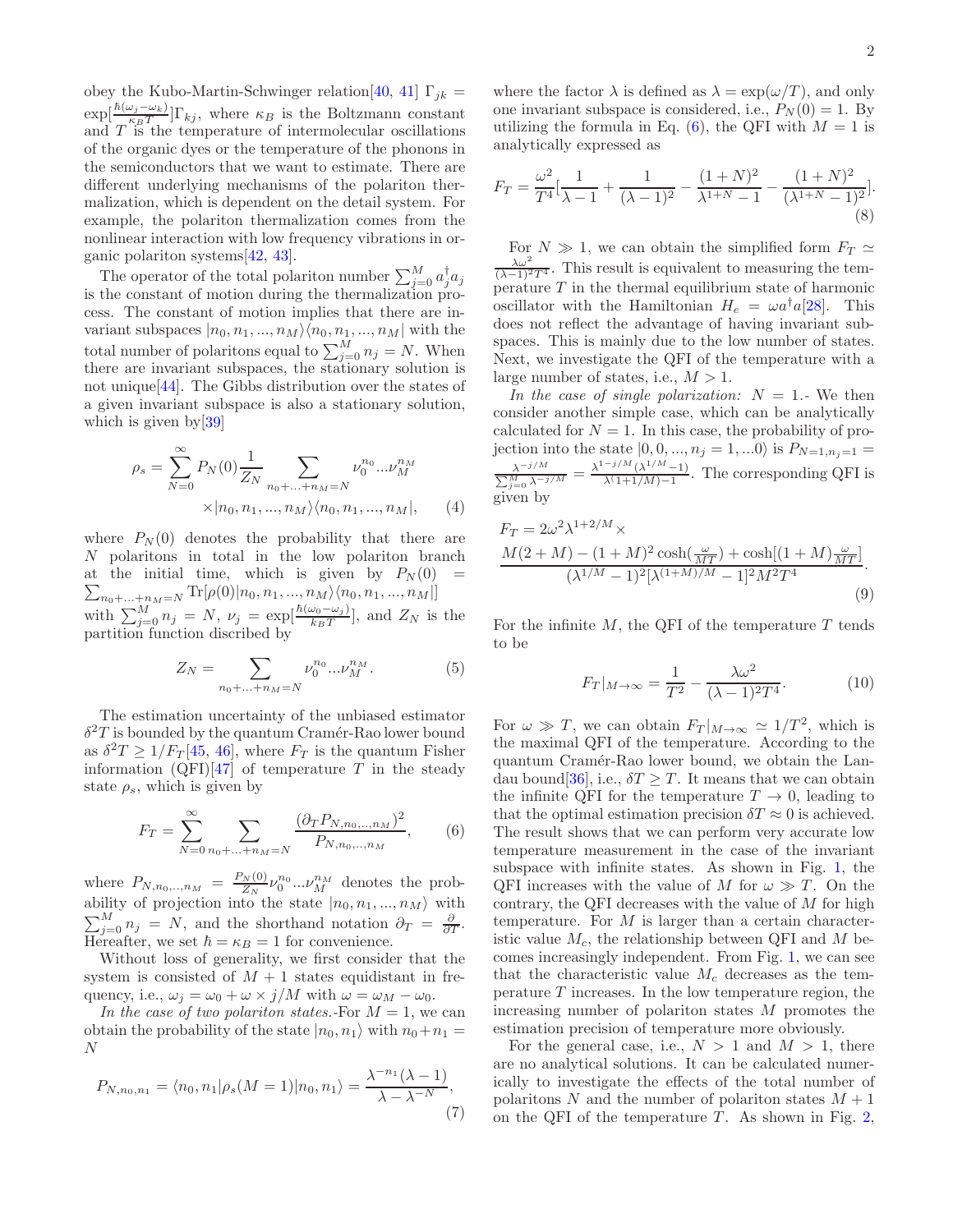

<span id="page-2-0"></span>Figure 1. The change relation diagram of the ratio of the QFI corresponding to finite M value and the maximal QFI  $1/T^2$ corresponding to infinite M, i.e.,  $T^2F_T$ , versus M for three different temperatures in arbitrary units:  $T = 0.5, 3.0, 10$ . Here the dimensionless parameters are given by  $\omega = 10$  and  $N=1$ .



<span id="page-2-1"></span>Figure 2. The QFI of the temperature changes with the temperature T for the four numbers of polaritons:  $N = 1, 2, 3, 4$ . Here the dimensionless parameters are given by  $\omega = 10$  and  $M = 10$ .

with the increase of the polaritons  $N$ , the QFI of the temperature  $T$  increases when the temperature  $T$  above a certain value. However, the enhancement effect becomes less and less obvious as N increases. This result is consistent with the previous analytical result of  $M = 1$ , which is independent of the total number of polaritons N for large number  $N \gg 1$ . By contrast, increasing M can significantly improve the QFI with  $N = 4$ , especially in the low-temperature areas, as shown in Fig. [3.](#page-2-2) This conclusion also supports the previous analytical results.

As a summary, one of our main results is that increasing the number of polariton states can greatly enhance the measurement precision of the low temperature. However, the total number of polaritons  $N$  plays a smaller and smaller role in enhancing the measurement precision of the temperature as N increases.

*The polariton dissipation and incoherent pumping.-* We consider that there is a polariton dissipation in the polari-



<span id="page-2-2"></span>Figure 3. The QFI of the temperature changes with the temperature  $T$  for the three numbers of polariton states:  $M = 2, 4, 6$ . Here the dimensionless parameters are given by  $\omega = 10$ , and  $N = 4$ .

ton system, which is generally unavoidable in real quantum systems. We assume that the coupling between the polariton system and the environment is weak, leading to that the Born-Markov approximation[\[48,](#page-6-6) [49\]](#page-6-7) can be utilized. Therefore, the polariton dissipation can be described by the Lindblad superoperator

$$
L_{\text{diss}}(\rho) = \sum_{j=0}^{M} \gamma_j (a_j \rho a_j^{\dagger} - \frac{1}{2} \rho a_j^{\dagger} a_j - \frac{1}{2} a_j^{\dagger} a_j \rho), \qquad (11)
$$

where  $\gamma_j$  is the dissipation rate of the *j*th polariton state. Without extra pumping, the total number of the polaritons in the steady state will be 0 due to the dissipation, i.e., the steady system is in the vacuum state  $|0, 0, ..., 0\rangle$ . The information of temperature can not be obtained by the steady state due to that the dissipation erases all information. In order to get the information of the temperature, it is necessary to take the measurements in advance before the system reaches the steady state. In this work, we assume that the thermalization process is much faster than the dissipation process, i.e.,  $\Gamma_{0j}(1 + \langle a_0^{\dagger} a_0 \rangle) \gg \gamma_j$ . The density matrix in Eq. [\(4\)](#page-1-1) can be obtained approximately at time  $\gamma_j^{-1} \gg t \gg \Gamma_{0j}^{-1} (1 + \langle a_0^{\dagger} a_0 \rangle)^{-1}$ . In thus case, the optimal interrogation time should be much smaller than the characteristic time of the dissipation process and larger than that of the thermalization process.

In order not to control the interrogation time, extra pumping is required to obtain a non-vacuum steady state. We consider that there is a incoherent pumping. The energy transfers from the upper branch and uncoupled excitons towards the lower branch can be treated as an effective incoherent pumping, which can be described by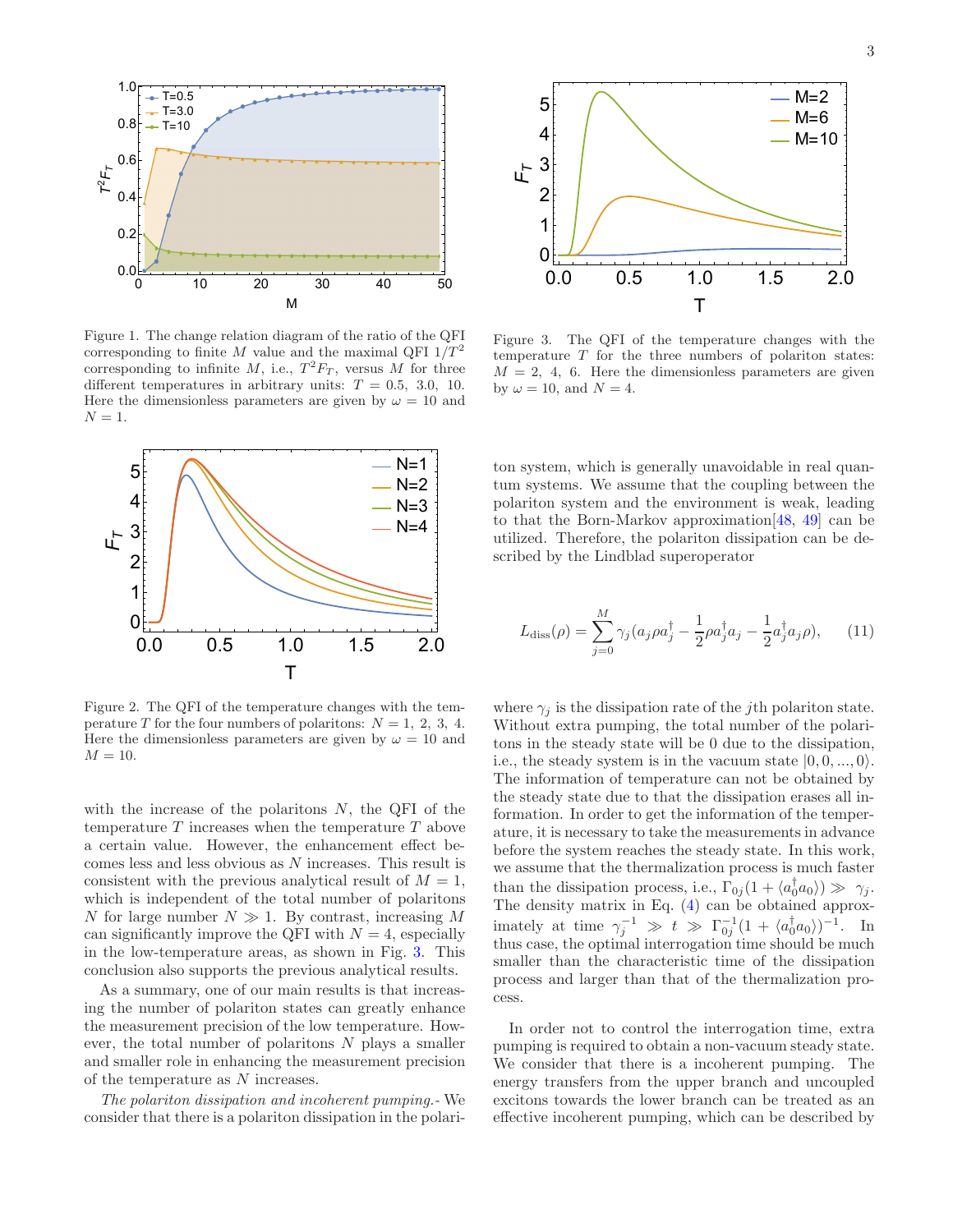the Lindblad master equation

$$
L_{\text{pump}}(\rho) = \sum_{j=0}^{M} \kappa_j (a_j \rho a_j^{\dagger} - \frac{1}{2} \rho a_j^{\dagger} a_j - \frac{1}{2} a_j^{\dagger} a_j \rho) +
$$
  

$$
\sum_{j=0}^{M} \kappa_j (a_j^{\dagger} \rho a_j - \frac{1}{2} \rho a_j a_j^{\dagger} - \frac{1}{2} a_j a_j^{\dagger} \rho),
$$
 (12)

where  $\kappa_j$  is the pumping rate of the *j*th polariton state. Including the dissipation and the incoherent pumping, the density matrix of the polaritons  $\rho$  is dominated by the master equation

$$
\frac{d}{dt}\rho = -i[H, \rho] + L_{\text{thermal}}(\rho) + L_{\text{diss}}(\rho) + L_{\text{pump}}(\rho). \tag{13}
$$

In general, the above equation is difficult to be solved numerically and analytically. It can be approximately solved by assuming that the thermalization is much faster than the dissipation and the incoherent pumping, i.e.,  $\Gamma_{0j}(1+\langle a_0^{\dagger}a_0\rangle) \gg \gamma_j, \kappa_j[50, 51].$  $\Gamma_{0j}(1+\langle a_0^{\dagger}a_0\rangle) \gg \gamma_j, \kappa_j[50, 51].$  $\Gamma_{0j}(1+\langle a_0^{\dagger}a_0\rangle) \gg \gamma_j, \kappa_j[50, 51].$  $\Gamma_{0j}(1+\langle a_0^{\dagger}a_0\rangle) \gg \gamma_j, \kappa_j[50, 51].$  $\Gamma_{0j}(1+\langle a_0^{\dagger}a_0\rangle) \gg \gamma_j, \kappa_j[50, 51].$  The general expression for the density matrix in the steady state  $\rho_s$  is also described by

$$
\rho_s = \sum_{N=0}^{\infty} P_N \frac{1}{Z_N} \sum_{n_0 + \dots + n_M = N} \nu_0^{n_0} ... \nu_M^{n_M}
$$
  
 
$$
\times |n_0, n_1, ..., n_M\rangle \langle n_0, n_1, ..., n_M|, \qquad (14)
$$

where  $P_N$  denotes the probability that there are N polaritons in total in the steady state. In this case,  $P_N$  is independent of the initial value  $P_N(0)$ . Without loss of generality, we consider  $\kappa_j = \kappa$  and  $\gamma_j = \gamma$ . For only two polariton states  $(M = 1)$ , we can obtain the general form of the probabilities (see Appendix A for details)

$$
P_N = \left(\frac{\kappa}{\kappa + \gamma}\right)^N (N+1) P_0,\tag{15}
$$

$$
P_0 = \frac{1}{1 + \frac{\kappa(\kappa + 2\gamma)}{\gamma^2}}.\tag{16}
$$

In the steady state, the probability of the state  $|n_0, n_1\rangle$ with  $n_0 + n_1 = N$  is given by

$$
P_{N,n_0,n_1} = P_N \lambda^{-n_1} (\lambda - 1) / (\lambda - \lambda^{-N}), \qquad (17)
$$

where  $n_1$  ranges from 0 to N. The corresponding QFI can be calculated by combing Eq.  $(6)$  and Eq.  $(17)$ , and the results are directly shown in Fig. [4.](#page-3-1) The QFI can increase with the pumping rate  $\kappa$  for different temperature, but not all the time. When the pumping rate  $\kappa$ is larger than a certain value, the QFI is independent of the pumping rate. It is because that the number of polaritons  $N$  is significantly increased by the strong enough pumping, i.e.,  $\sum_{N\gg 1} P_N \sim 1$ . As shown in Eq. [\(8\)](#page-1-2), the  $QFI$  is independent of the number of polaritons  $N$  in the case of  $N \gg 1$ . Therefore, too strong pumping is wasteful



<span id="page-3-1"></span>Figure 4. Diagram of the QFI  $F_T$  as a function of pumping rate  $\kappa$  with four different temperature:  $T = 1, 3, 5, 7$ . Here, the dimensionless parameters are given by  $\omega = 10$ , and  $\gamma =$ 10.

in improving the measurement precision of the temperature  $T$ . Only the appropriate strength of the incoherent pumping is required to resist the effects of dissipation.

*M degenerate states.-* In order to deal with the case of  $N \gg 1$  and  $M \gg 1$ , we consider that there are M degenerate states (modes), i.e.,  $\omega_j = \omega_0 + \omega$  for  $j \ge 1$ . The general form of the partition function  $Z_N^d$  in the case of M degenerate states are obtained (see Appendix B for details)

$$
Z_N^d = \frac{\lambda^M}{(\lambda - 1)^M} - \frac{(M + N)!_2 F_1[1, 1 + M + N, 2 + N; \frac{1}{\lambda}]}{(M - 1)!(N + 1)!\lambda^{(1 + N)}}
$$
(18)

where  ${}_2F_1(a, b, c; d) = \sum_{k=0}^{\infty} \frac{(a)_k (b)_k d^k}{(c)_k k!}$  $\frac{\partial k^{(0)}k^{a}}{(c)_{k}k!}$  denotes the generalized Hypergeometric function with  $(r)_k = \Gamma(r +$  $k/\Gamma(r)$ . The general form of the probability of the state  $|n_0, ..., n_M\rangle$  with  $n_0 + ... + n_M = N$  is given by

$$
P_{N,n_0,...,n_M}^d = \frac{\lambda^{n_0 - N} P_N^d}{Z_N},
$$
\n(19)

<span id="page-3-0"></span>where  $P_N^d$  denotes the probability that there are N polaritons in total in the steady state:  $P_N^d = P_N(0)$  in the absence of the dissipation and the incoherent pumping;  $P_N^d = P_N$  with the dissipation and the incoherent pumping. We note that there are  $(N - n_0 + M - 1)!/[(N$  $n_0$ ! $(M-1)!$ ] different states  $|n_0, ..., n_M\rangle$  with the same probability  $P_{N,n_0...n_M}^d$  due to the M degenerate modes. This simplifies the calculation somewhat. We numerically calculate the corresponding QFI  $F_T^d$  with the large N and M.

As shown in Fig. [5,](#page-4-1) the QFI increases with the number of states M with the fixed number of the polaritons  $N =$ 100, especially in the low temperature. It means that the number of polariton states  $M$  is an important resource for enhancing the estimation precision of the temperature, which is consistent with the previous results by using the small  $N$  and  $M$  in the case of states equidistant in frequency.

,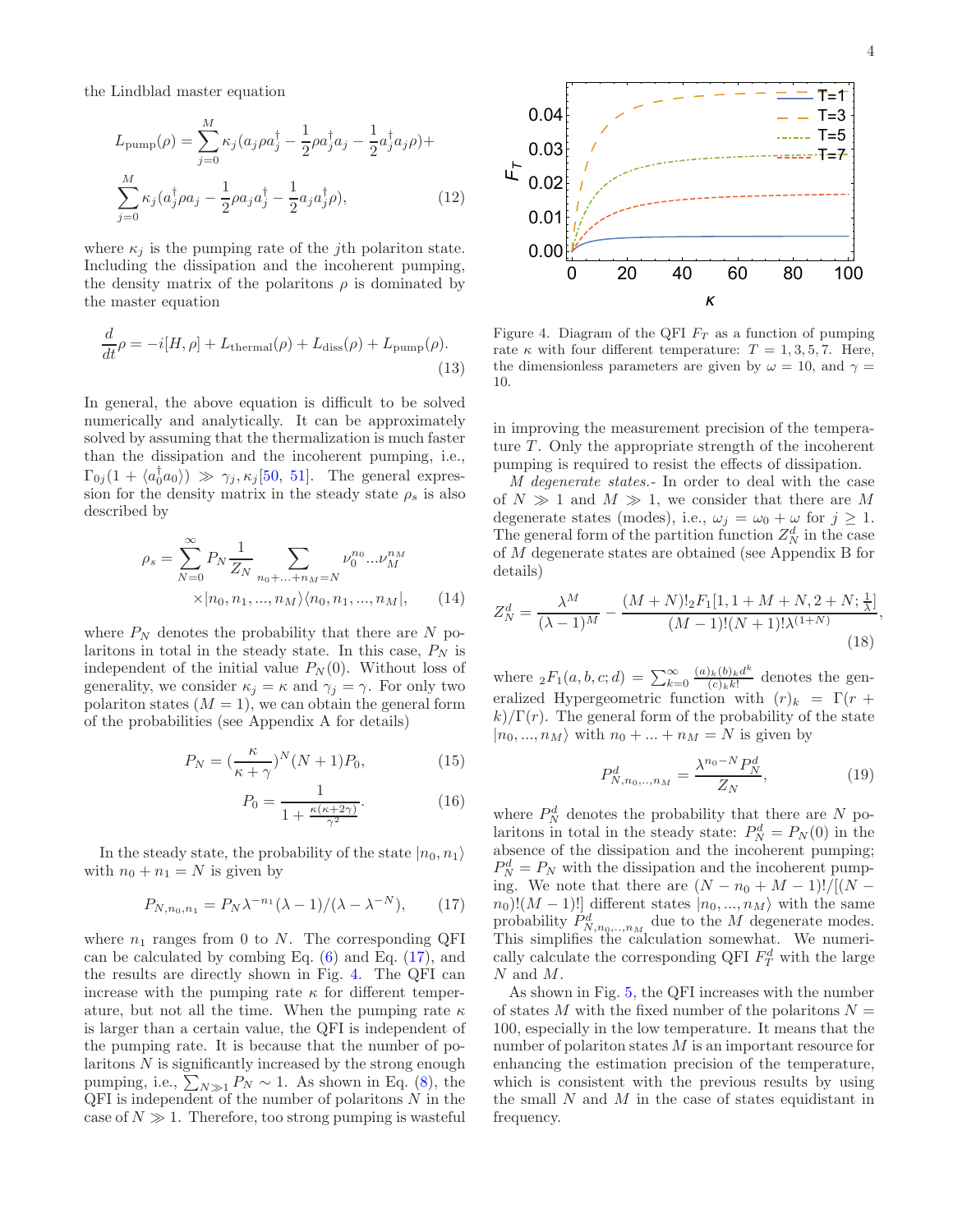

<span id="page-4-1"></span>Figure 5. Diagram of the QFI  $F_T^d$  as the function of the temperature  $T$  with three different values of  $M: M =$ 100, 200, 300. The number of the polaritons is fixed, i.e.,  $P_N^d = 1$ . Here, the dimensionless parameters are given by  $\omega = 10$ , and  $N = 100$ .



<span id="page-4-2"></span>Figure 6. Diagram of the QFI  $F_T$  as the function of the temperature  $T$  with three different numbers of the polaritons:  $N = 10, 200, 300$ . Here, the dimensionless parameters are given by  $\omega = 10$ ,  $P_N^d = 1$ , and  $M = 100$ .

As shown in Fig.  $6$ , in the case of large  $M$ , the line  $N = 100$  is coincident with the line  $N = 200$ . It implies that the QFI of the temperature is independent of the number of the polaritons for large  $N$  in the case of large  $M$ . The value of  $M$  can not change the relation between the QFI and the number of the polaritons N. *Discussion and Conclusion.-* We have proposed a new mechanism to improve the measurement precision of the low temperature and obtained Landau bound  $\delta T \simeq T$ . It is based on the existence of invariant subspaces during the polariton thermalization. The measurement precision of the low temperature increases significantly with the number of polariton states. It is interesting to apply our mechanism to different systems beyond polariton BECs by looking for invariant subspaces with many modes during the thermalization.

When the polaritons suffer from the dissipation, the incoherent pumping can be used to enhancing the estimation precision of temperature. Due to that the QFI becomes less and less dependent on the total number of the polaritons, too strong incoherent pumping is a waste of energy. Whether the periodic coherent modulation and nonlinearity can be used to enhancing the estimation precision of low tempearature deserves further study.

*Acknowledgements.-*This research was supported by the National Natural Science Foundation of China under Grant No. 62001134, Guangxi Natural Science Foundation under Grant No. 2020GXNSFAA159047 and National Key R&D Program of China under Grant No. 2018YFB1601402-2.

- <span id="page-4-0"></span>[1] Y. Gao, and Y. Bando, Nanotechnology: carbon nanothermometer containing gallium, Nature 415, 599 (2002).
- [2] D. M. Weld, P. Medley, H. Miyake, D. Hucul, D. E. Pritchard, and W. Ketterle, Spin gradient thermometry

for ultracold atoms in optical lattices, Phys. Rev. Lett. 103, 245301 (2009).

[3] P. Neumann, I. Jakobi, F. Dolde, C. Burk, R. Reuter, G. Waldherr, J. Honert, T. Wolf, A. Brunner,and J. H.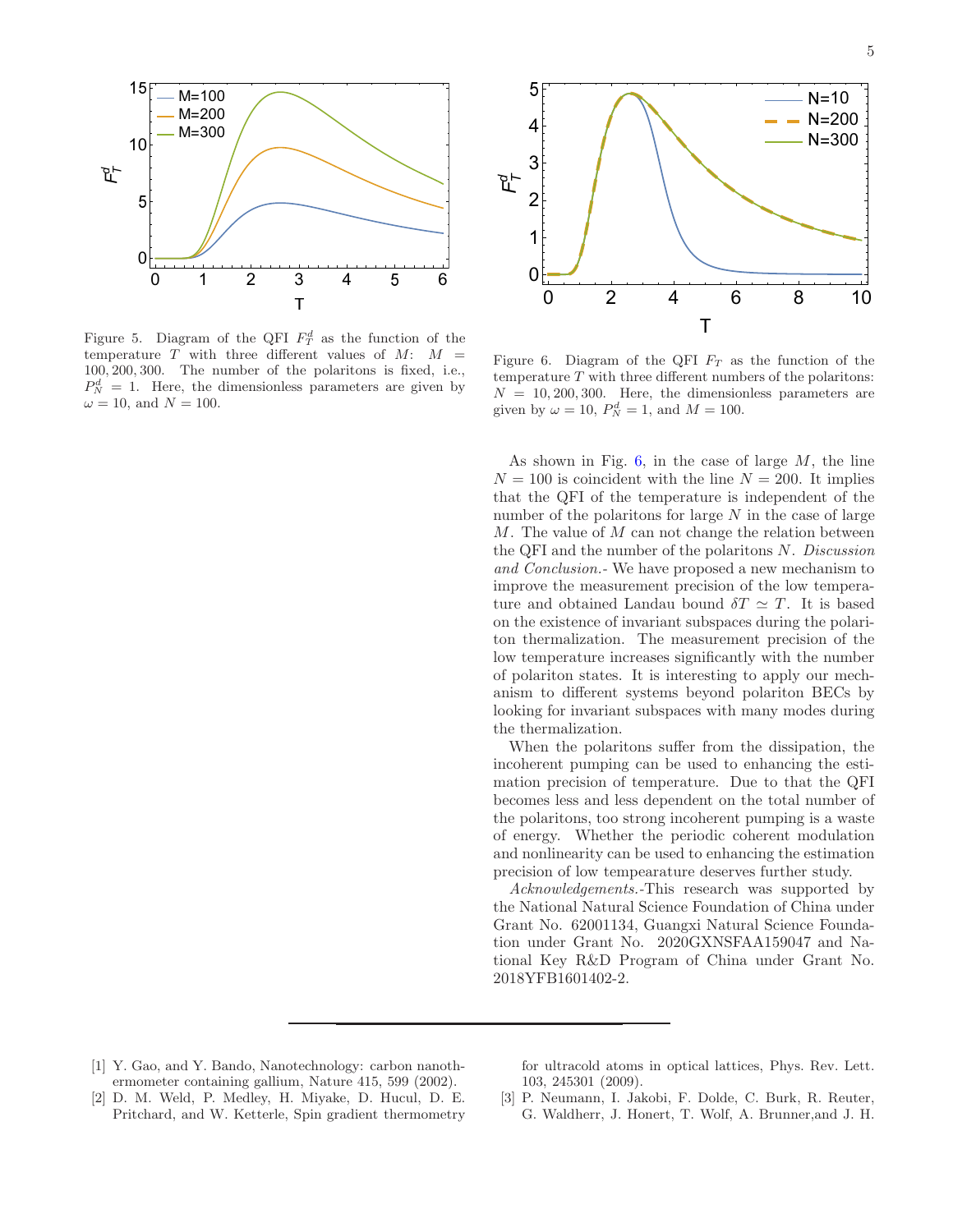- [4] F. Giazotto, T. T. Heikkilä, A. Luukanen, A. M. Savin, and J. P. Pekola, Opportunities for mesoscopics in thermometry and refrigeration: Physics and applications, Rev. Mod. Phys. 78, 217 (2006).
- [5] N. Navon, S. Nascimbène, F. Chevy, and C. Salomon, The Equation of State of a Low-Temperature Fermi Gas with Tunable Interactions, Science 328, 729 (2010).
- [6] M. J. H. Ku, A. T. Sommer, L. W. Cheuk, and M. W. Zwierlein, Revealing the Superfluid Lambda Transition in the Universal Thermodynamics of a Unitary Fermi Gas, Science 335, 563 (2012).
- [7] L. D. Carlos, F. Palacio, eds., Thermometry at the Nanoscale (The Royal Society of Chemistry, Cambridge, 2016).
- [8] W. Hofstetter and T. Qin, Quantum simulation of strongly correlated condensed matter systems, J. Phys. B 51, 082001 (2018).
- [9] L. Tarruell and L. Sanchez-Palencia, Quantum simulation of the Hubbard model with ultracold fermions in optical lattices, C. R. Phys. 19, 365 (2018).
- [10] A. De Pasquale, and T. M. Stace, in Thermodynamics in the Quantum Regime: Fundamental Aspects and New Directions, edited by F. Binder, L. A. Correa, C. Gogolin, J. Anders, and G. Adesso (Springer International Publishing, Cham, 2018), p. 503.
- <span id="page-5-0"></span>[11] M. Mehboudi, A. Sanpera, and L. A. Correa, Thermometry in the quantum regime: Recent theoretical progress, J. Phys. A: Math. Theor. 52, 303001 (2019).
- <span id="page-5-1"></span>[12] M. Mehboudi, A. Lampo, C. Charalambous, L. A. Correa, M. A. Garca-March, and M. Lewenstein, Using Polarons for sub-NK Quantum Nondemolition Thermometry in a Bose-Einstein Condensate, Phys. Rev. Lett. 122, 030403 (2019).
- [13] Q. Bouton, J. Nettersheim, D. Adam, F. Schmidt, D. Mayer, T. Lausch, E. Tiemann, and A. Widera, Single-Atom Quantum Probes for Ultracold Gases Boosted by Nonequilibrium Spin Dynamics, Phys. Rev. X 10, 011018 (2020).
- <span id="page-5-2"></span>[14] M. T. Mitchison, T. Fogarty, G. Guarnieri, S. Campbell, T. Busch, and J. Goold, In Situ Thermometry of a Cold Fermi gas via Dephasing Impurities, Phys. Rev. Lett. 125, 080402 (2020).
- <span id="page-5-3"></span>[15] M. Campisi, P. Hänggi, and P. Talkner, Colloquium: Quantum fluctuation relations: Foundations and applications, Rev. Mod. Phys. 83, 771 (2011).
- [16] F. Brandão, M. Horodecki, N. Ng, J. Oppenheim, and S. Wehner, The second laws of quantum thermodynamics, Proc. Natl. Acad. Sci. USA 112, 3275 (2015).
- [17] S. Vinjanampathy and J. Anders, Quantum thermodynamics, Contemp. Phys. 57, 545 (2016).
- [18] S. Deffner and S. Campbell, Quantum Thermodynamics (Morgan & Claypool Publishers, 2019).
- <span id="page-5-4"></span>[19] U. Marzolino and D. Braun, Precision measurements of temperature and chemical potential of quantum gases, Phys. Rev. A 88, 063609 (2013).
- <span id="page-5-5"></span>[20] D. Xie, C. Xu, and A. Wang, Optimal quantum thermometry by dephasing, Quantum Inf Process 16, 155 (2017).
- [21] J. Yang, C. Elouard, J. Splettstoesser, B. Sothmann, R. Sánchez, and A. N. Jordan, Thermal transistor and thermometer based on Coulomb-coupled conductors, Phys. Rev. B 100, 045418 (2019).
- [22] P. P. Hofer, J. B. Brask, M. Perarnau-Llobet, and N. Brunner, Quantum Thermal Machine as a Thermometer, Phys. Rev. Lett. 119, 090603 (2017).
- [23] L. Spietz, K. W. Lehnert, I. Siddiqi, and R. J. Schoelkopf, Primary Electronic Thermometry Using the Shot Noise of a Tunnel Junction, Science 300, 1929 (2003).
- [24] L. Spietz, R. J. Schoelkopf, and P. Pari, Shot noise thermometry down to 10mK, Appl. Phys. Lett. 89, 183123 (2006).
- [25] S. Gasparinetti, F. Deon, G. Biasiol, L. Sorba, F. Beltram, and F. Giazotto, Probing the local temperature of a two-dimensional electron gas microdomain with a quantum dot: Measurement of electron-phonon interaction, Phys. Rev. B 83, 201306(R) (2011).
- [26] M. Brunelli, S. Olivares, and M. G. A. Paris, Qubit thermometry for micromechanical resonators, Phys. Rev. A 84, 032105 (2011).
- [27] S. Jevtic, D. Newman, T. Rudolph, and T. M. Stace, Single qubit thermometry, Phys. Rev. A 91, 012331 (2015).
- <span id="page-5-17"></span>[28] L. A. Correa, M. Mehboudi, G. Adesso, and A. Sanpera, Individual Quantum Probes for Optimal Thermometry, Phys. Rev. Lett. 114, 220405 (2015).
- [29] S. Campbell, M. Mehboudi, G. D. Chiara, and M. Paternostro, Global and local thermometry schemes in coupled quantum systems, New J. Phys. 19, 103003 (2017).
- [30] A. H. Kiilerich, A. De Pasquale, and V. Giovannetti, Dynamical approach to ancilla-assisted quantum thermometry, Phys. Rev. A 98, 042124 (2018).
- <span id="page-5-6"></span>[31] D. Xie, F. Sun, and C. Xu, Quantum thermometry based on a cavity-QED setup, Phys. Rev. A 101, 063844 (2020).
- <span id="page-5-7"></span>[32] G. De Palma, A. De Pasquale, and V. Giovannetti, Universal locality of quantum thermal susceptibility, Phys. Rev. A 95, 052115 (2017).
- <span id="page-5-8"></span>[33] Luis A. Correa, Mart Perarnau-Llobet, Karen V. Hovhannisyan, Senaida Hernndez-Santana, Mohammad Mehboudi, and Anna Sanpera, Enhancement of lowtemperature thermometry by strong coupling, Phys. Rev. A 96, 062103 (2017).
- <span id="page-5-9"></span>[34] V. Mukherjee, A. Zwick, A. Ghosh, X. Chen, and G. Kurizki, Enhanced precision bound of low-temperature quantum thermometry via dynamical control, Commun. Phys. 2, 162 (2019).
- <span id="page-5-10"></span>[35] Ning Zhang, Chong Chen, Si-Yuan Bai, Wei Wu, and Jun-Hong An, Non-Markovian Quantum Thermometry, Phys. Rev. Applied 17, 034073 (2022).
- <span id="page-5-11"></span>[36] M. G. A. Paris, Achieving the landau bound to precision of quantum thermometry in systems with vanishing gap, J. Phys. A: Math. Theor. 49, 03LT02 (2015).
- <span id="page-5-12"></span>[37] T. Byrnes, N. Y. Kim, and Y. Yamamoto, Excitonpolariton condensates, Nat. Phys. 10, 803 (2014).
- <span id="page-5-13"></span>[38] A. V. Zasedatelev, A. V. Baranikov, D. Urbonas, F. Scafirimuto, U. Scherf, T. Stöferle, R. F. Mahrt, and P. G. Lagoudakis, A room-temperature organic polariton transistor, Nat. Photonics 13, 378 (2019).
- <span id="page-5-14"></span>[39] Vladislav Yu. Shishkov and Evgeny S. Andrianov, Exact Analytical Solution for the Density Matrix of a Nonequilibrium Polariton Bose-Einstein Condensate, Phys. Rev. Lett. 128, 065301 (2022).
- <span id="page-5-15"></span>[40] R. Kubo, Statistical-Mechanical Theory of Irreversible Processes. I. General Theory and Simple Applications to Magnetic and Conduction Problems, J. Phys. Soc. Jpn. 12, 570 (1957).
- <span id="page-5-16"></span>[41] P. C. Martin and J. Schwinger, Theory of Many-Particle Systems. I, Phys. Rev. 115, 1342 (1959).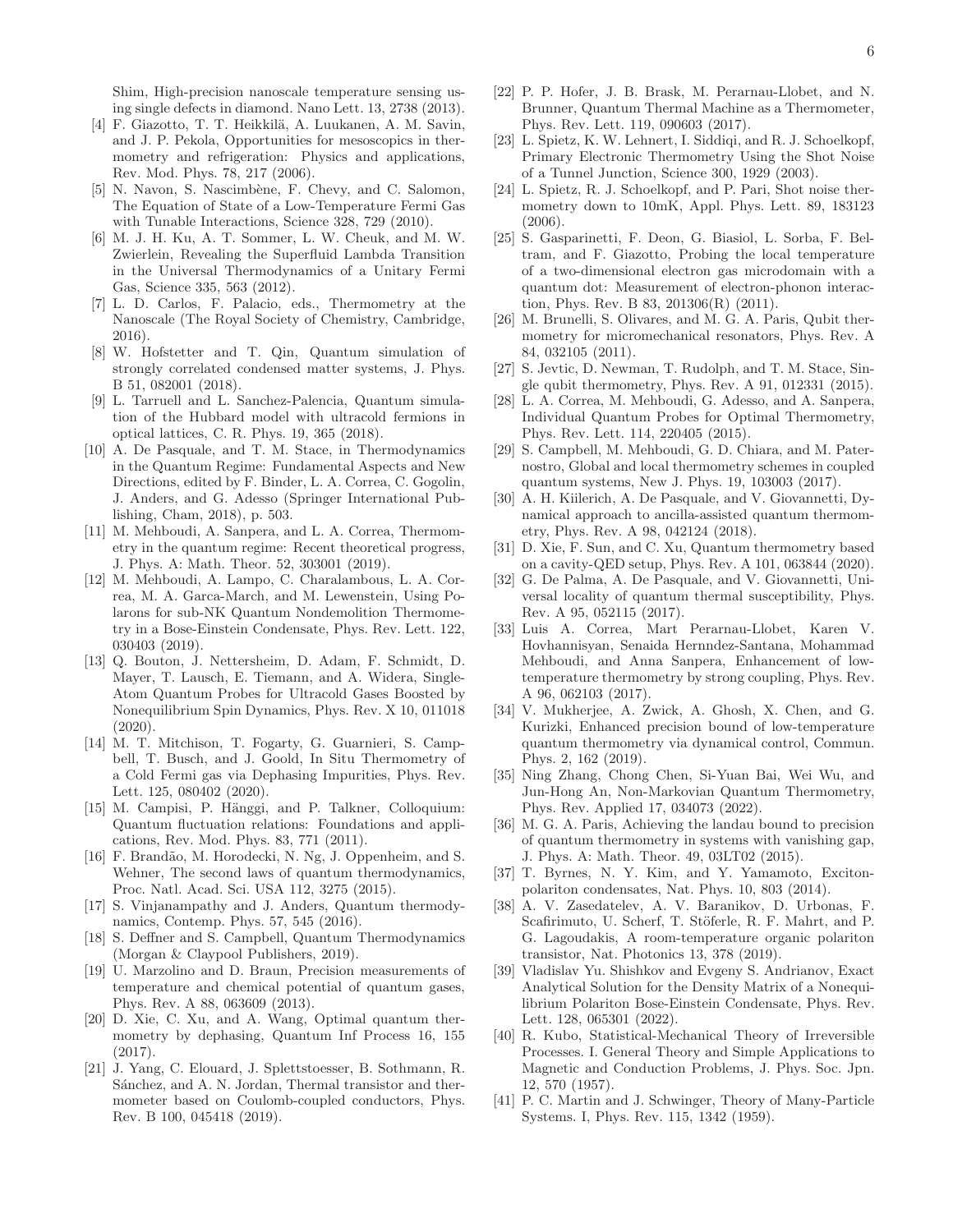- <span id="page-6-0"></span>[42] Artem Strashko, Peter Kirton, and Jonathan Keeling, Organic Polariton Lasing and the Weak to Strong Coupling Crossover, Phys. Rev. Lett. 121, 193601 (2018).
- <span id="page-6-1"></span>[43] Mohammad Ramezani, Quynh Le-Van, Alexei Halpin, and Jaime Gémez Rivas, Nonlinear Emission of Molecular Ensembles Strongly Coupled to Plasmonic Lattices with Structural Imperfections, Phys. Rev. Lett. 121, 243904 (2018).
- <span id="page-6-2"></span>[44] V. Yu. Shishkov, E. S. Andrianov, A. A. Pukhov, A. P. Vinogradov, and A. A. Lisyansky, Zeroth law of thermodynamics for thermalized open quantum systems having constants of motion, Phys. Rev. E 98, 022132 (2018).
- <span id="page-6-3"></span>[45] Samuel L. Braunstein, Carlton M. Caves G. J. Milburn, Generalized Uncertainty Relations: Theory, Examples, and Lorentz Invariance, Ann. Phys. (NY) 247, 135 (1996).
- <span id="page-6-4"></span>[46] Samuel L. Braunstein and Carlton M. Caves, Statistical distance and the geometry of quantum states, Phys. Rev. Lett. 72, 3439 (1994).
- <span id="page-6-5"></span>[47] V. Giovannetti, S. Lloyd, and L. Maccone, Advances in quantum metrology, Nat. Photonics 5, 222 (2011).
- <span id="page-6-6"></span>[48] Vittorio Gorini and Andrzej Kossakowski, Completely positive dynamical semigroups of N-level systems, J. Math. Phys. 17, 821 (1976).
- <span id="page-6-7"></span>[49] H.-P. Breuer, and F. Petruccione, The Theory of Open Quantum Systems (Oxford University Press on Demand, New York, 2002).
- <span id="page-6-8"></span>[50] T. K. Hakala, A. J. Moilanen, A. I. Väkevainen, R. Guo, J.-P. Martikainen, K. S. Daskalakis, H. T. Rekola, A. Julku, and P. Torma, BoseCeinstein condensation in a plasmonic lattice, Nature Physics 14, 739 (2018).
- <span id="page-6-9"></span>[51] A. I. Väkeväinen, A. J. Moilanen, M. Nečada, T. K. Hakala, K. S. Daskalakis, and P. Törmä, Sub-picosecond thermalization dynamics in condensation of strongly coupled lattice plasmons, Nature communications 11, 1 (2020).

## APPENDIX A

We consider that there are polariton dissipation and incoherent pumping of the lower polariton states, which are described by the Lindblad superoperators

$$
L_{\text{diss}}(\rho) = \sum_{j=0}^{M} \gamma_j (a_j \rho a_j^{\dagger} - \frac{1}{2} \rho a_j^{\dagger} a_j - \frac{1}{2} a_j^{\dagger} a_j \rho)
$$
(S1)

$$
L_{\text{pump}}(\rho) = \sum_{j=0}^{M} \kappa_j (a_j \rho a_j^{\dagger} - \frac{1}{2} \rho a_j^{\dagger} a_j - \frac{1}{2} a_j^{\dagger} a_j \rho) +
$$
  

$$
\sum_{j=0}^{M} \kappa_j (a_j^{\dagger} \rho a_j - \frac{1}{2} \rho a_j a_j^{\dagger} - \frac{1}{2} a_j a_j^{\dagger} \rho),
$$
 (S2)

where  $\gamma_i$  ( $\kappa_i$ ) is the dissipation (the incoherent pumping) rate of the jth state. The general solution is difficult and we also consider that the thermalization process is very rapid, i.e.,  $\Gamma_{0j}(1 + \langle a_0^{\dagger} a_0 \rangle) \gg \kappa_j$ ,  $\gamma_j$ , which has been proved to be valid in ref.[\[39\]](#page-5-14). In the first stage, i.e.,  $\kappa_j^{-1}, \gamma_j^{-1} \gg t \gg \Gamma_{0j}^{-1}(1+\langle a_0^{\dagger} a_0 \rangle)^{-1}$ , the density matrix  $\rho(t)$  obeys the approximate differential equation by ignoring the effect of the dissipation and the incoherent pumping,

<span id="page-6-10"></span>
$$
\frac{d}{dt}\rho \approx -i[H,\rho] + L_{\text{thermal}}(\rho),\tag{S3}
$$

which leads to the general expression for the density matrix  $\rho$ [\[39](#page-5-14)]

$$
\rho = \sum_{N=0}^{\infty} P_N(t) \frac{1}{Z_N} \sum_{n_0 + \dots + n_M = N} \nu_0^{n_0} \dots \nu_M^{n_M}
$$

$$
\times |n_0, n_1, \dots, n_M\rangle \langle n_0, n_1, \dots, n_M|, \qquad (S4)
$$

where  $P_N(t) \approx P_N(0)$  for  $\kappa_j^{-1}, \gamma_j^{-1} \gg t \gg \Gamma_{0j}^{-1}(1 +$  $\langle a_0^\dagger a_0 \rangle$ )<sup>-1</sup>.

In the second stage, one can substitute the above equation into the whole evolution equation of the density matrix  $\rho$ , which is described as

<span id="page-6-11"></span>
$$
\frac{d}{dt}\rho = -i[H,\rho] + L_{\text{thermal}}(\rho) + L_{\text{diss}}(\rho) + L_{\text{pump}}(\rho). \tag{S5}
$$

Substituting Eq. [\(S4\)](#page-6-10) into Eq. [\(S5\)](#page-6-11) and using the steady conditions  $\frac{d}{dt}P_N(t \to \infty) = 0$ , the steady-state solutions of the probabilities  $P_N = P_N(t \to \infty)$  are achieved[\[39\]](#page-5-14)

$$
P_{N+1} = \frac{(d_{N-1} + \beta_N)Z_{N+1}}{d_N Z_N} P_N - \frac{\beta_{N-1} Z_{N+1}}{d_N Z_{N-1}} P_{N-1},
$$
\n(S6)\n
$$
P_1 = \frac{\beta_0 Z_1}{d_0 Z_0} P_0,
$$
\n(S7)

where  $d_N = \sum_{n=0}^{N} \sum_{j=0}^{M} (\gamma_j + \kappa_j) \nu_j^{n+1} Z_{N-n}$  and  $\beta_N =$  $\sum_{n=0}^{N} \sum_{j=0}^{M} \kappa_j \nu_j^{n} Z_{N-n}$ . Utilizing the above equations, we further obtain that

$$
P_2 = \frac{\beta_1 Z_2}{d_1 Z_1} P_1,\tag{S8}
$$

$$
P_3 = \frac{\beta_2 Z_3}{d_2 Z_2} P_2,\tag{S9}
$$

$$
P_4 = \frac{\beta_3 Z_4}{d_3 Z_3} P_3, \tag{S10}
$$

$$
P_5 = \frac{\beta_4 Z_5}{d_4 Z_4} P_4,\tag{S11}
$$

By induction, we can obtain the general form of the probability  $P_N$  with  $N \geq 1$ 

$$
P_N = \frac{\beta_{N-1} Z_N}{d_{N-1} Z_{N-1}} P_{N-1}
$$
 (S12)

<span id="page-6-12"></span>...

$$
= \frac{\prod_{n=0}^{N-1} \beta_n Z_N}{\prod_{n=0}^{N-1} d_n} P_0.
$$
 (S13)